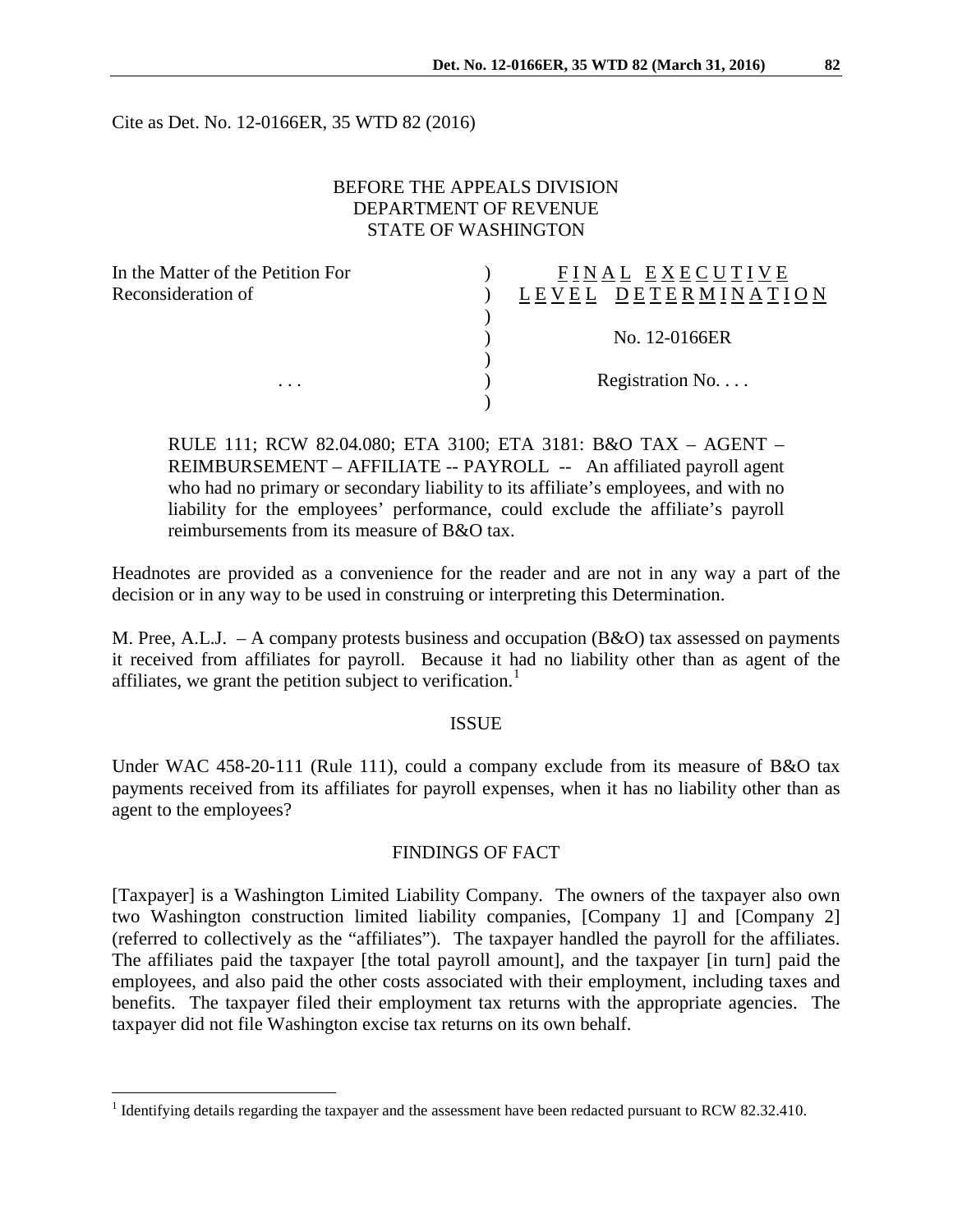The Department of Revenue (Department) examined the taxpayer's books and records for the period January 1, [2](#page-1-0)007 through December 31, 2009.<sup>2</sup> As a result of this examination, the Audit Division (Audit) found that the taxpayer had not included the affiliates' payments when it reported its gross receipts during the audit period. On November 5, 2010, Audit issued a tax assessment for  $\$\ldots$ , consisting of  $\$\ldots$  in B&O tax,  $\$\ldots$  in penalties, and  $\$\ldots$  in interest.  $\ldots$ . The taxpayer petitioned for Executive Level reconsideration. The taxpayer contends that we erred in treating the [affiliate payments to taxpayer] for payroll expenses as the taxpayer's income.

The taxpayer was organized on September 21, 2005, as a limited liability company. On December 6, 2006 the taxpayer obtained a general contractor's license.<sup>[3](#page-1-1)</sup> According to the taxpayer, while all the affiliates obtained general contractor licenses, the taxpayer was formed for payroll purposes only. The taxpayer states that it never performed any construction work, and did not perform services other than preparing the payroll.

On January 1, 2007, the affiliates signed an agreement with the taxpayer whereby the taxpayer agreed to act as the affiliates' agent to handle the affiliates' payroll requirements. They agreed that the affiliates, not the taxpayer, would supervise and control the employees. The affiliates agreed to defend, indemnify, and hold the taxpayer harmless for any employee claim for wages and benefits. Similarly, the affiliates agreed to indemnify and hold the taxpayer harmless for any third party claim related to the taxpayer's payroll responsibilities.

The agreement required that all employees receive a notice, which explained that they were employed by the affiliates and not the taxpayer. The notice explained to the employees that the taxpayer would issue the employees their paychecks, and pay, prepare, and file all payroll taxes, fees premiums, and contributions required with the appropriate government agency or other entity. [Thirty-four] employees signed an [agreement that the taxpayer was not liable to the employee for any employer obligations], and only provided the payroll service. [Those employees also agreed that the affiliates were the employers liable for all employer obligations.]<sup>[4](#page-1-2)</sup>

The affiliates' accounting staff processes the payroll. The taxpayer charges each affiliate \$... per month to cover the time spent on the payroll. Per the agreement, the affiliates provided the taxpayer two weeks written notice of the salary and benefits to be provided to each employee. Typically, the bookkeeper, originally hired by the affiliates, prepared the checks for the workers after making sure that the time for labor was properly recorded in the affiliates' job accounts for

<span id="page-1-0"></span> $2$  The Audit Division audited the taxpayer and the two affiliates. Additionally, there is a third affiliate, but the taxpayer has not said that it is the paymaster for this affiliate.

<span id="page-1-1"></span> $3$  According to the Office of the Secretary of State, [Company1] was organized on August . . . , 2005, and according to the Department of Labor and Industries, also received its general construction contractor's license on December .

<span id="page-1-2"></span><sup>. . , 2006. 4</sup> The taxpayer explained that the employees signed their acknowledgements forms shortly after the taxpayer and the affiliates signed their agency agreements on January 1, 2007, or when the employee began working after that date. However, after the taxpayer provided acknowledgement forms for other employees, we could not identify the employees, and were unable to determine whether every employee had acknowledged that the taxpayer was not liable to pay them. Furthermore, Workpaper A, Sheet 1 of the assessment did not name the employees for the first year and a half of the audit period. Therefore, [for the reasons discussed below and in light of all the evidence in the record,] we will remand the assessment to the Audit Division to remove the payroll for the employees who acknowledged that the taxpayer was not liable to pay them during the audit period.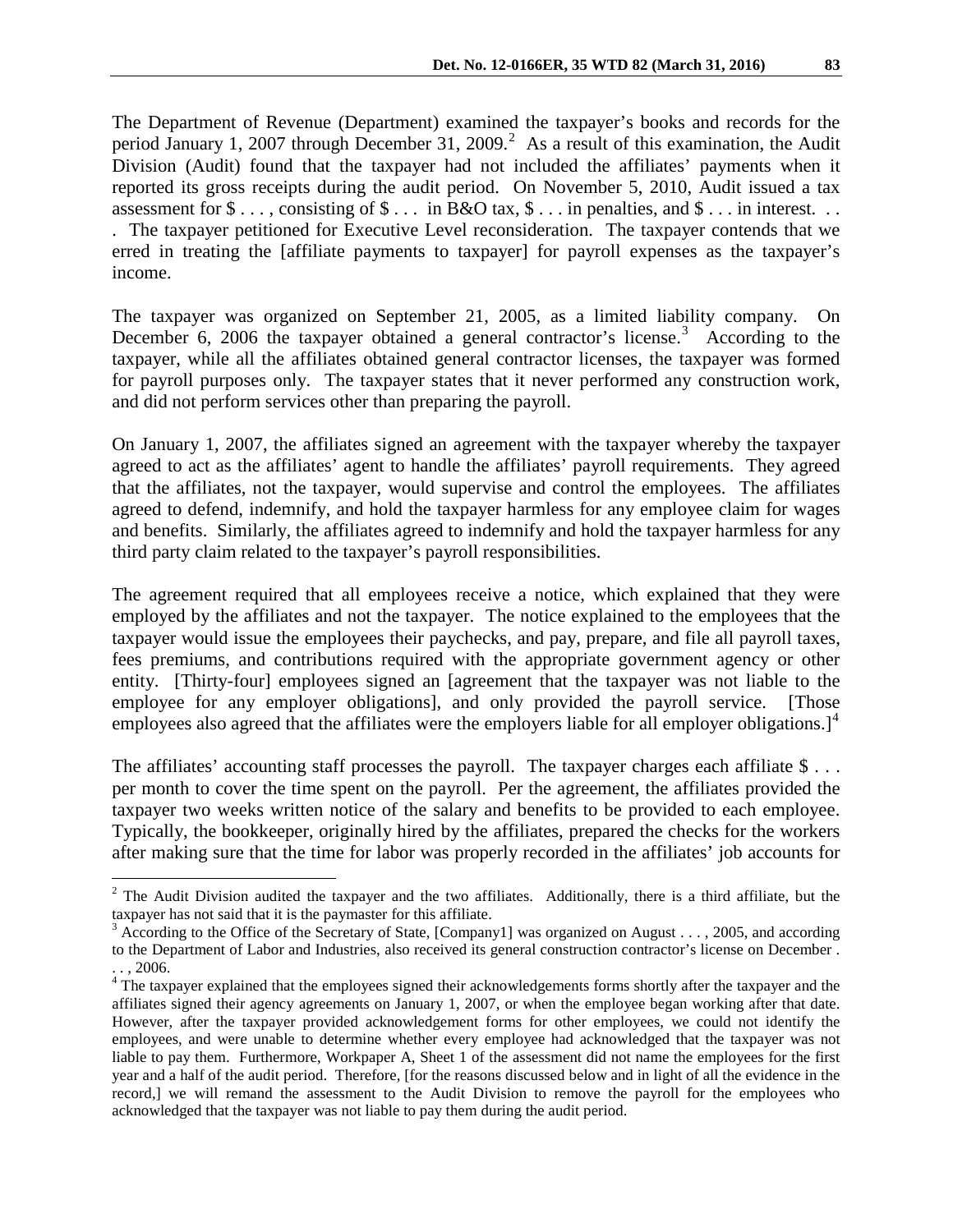job costing purposes. The bookkeeper then recorded the same time in the taxpayer's books and prepared the payroll checks. On the same day, the bookkeeper prepared a bank transfer from the affiliates' accounts to the taxpayer for the amount of the payroll (wages, taxes, medical, etc.). The next day, the bank transferred the funds and the checks were issued. Later, the taxpayer paid the taxes and other amounts owed by the affiliates.<sup>[5](#page-2-0)</sup> [The taxpayer states that it has no employees.]

When the taxpayer was organized, the affiliates had in place accounting software, which was used for payroll, and which was also used for other financial purposes. Rather than purchase new software, the taxpayer continued to use the old program. The Audit Division noted that the taxpayer did not keep its books as those of an agent. The taxpayer kept its books showing the payroll payments from the affiliates as income, and the employees' wages and taxes as its expenses. According the taxpayer's books and records, the associated receivables were shown as assets, and payables as liabilities. The taxpayer explained that when it set itself up, it used the old software to calculate and accumulate information to process its payroll. It would have cost more to buy an additional license for the same software used by its affiliates. [Using the affiliates' software also avoided retraining staff to learn a new system.] The software created statements that appeared to give the taxpayer income and expenses, which the taxpayer states were cancelled out when its financial statements were consolidated. The net effect was to show the taxpayer's monthly  $\$\dots$  fee only.<sup>[6](#page-2-1)</sup>

### ANALYSIS

The B&O tax is imposed for the privilege of engaging in business in Washington. RCW 82.04.220. The term "business" includes "all activities engaged in with the object of gain, benefit, or advantage to the taxpayer or another person or class, directly or indirectly." RCW 82.04.140. The legislature intended to impose the B&O tax on virtually all business activities carried on within the state. *Time Oil Co. v. State*, 79 Wn.2d 143, 146, 483 P.2d 628 (1971). The taxpayer's payroll activities were performed with the object of gain and benefit for all the affiliated entities, and constituted engaging in business.

The measure of B&O tax is the gross proceeds of sales, or the gross income of the business. RCW 82.04.220. RCW 82.04.080 defines "gross income of the business:"

"Gross income of the business" means the value proceeding or accruing by reason of the transaction of the business engaged in and includes gross proceeds of sales, compensation for the rendition of services, gains realized from trading in stocks, bonds, or other evidences of indebtedness, interest, discount, rents, royalties, fees, commissions, dividends, and other emoluments however designated, all without any deduction on account of the cost of tangible property sold, the cost of materials used, labor costs,

<span id="page-2-0"></span><sup>&</sup>lt;sup>5</sup> During the audit period, the taxpayer paid the various government agencies using the taxpayer's Federal Employer Identification Number.

<span id="page-2-1"></span><sup>&</sup>lt;sup>6</sup> The taxpayer did not file its own excise tax returns or pay B&O tax on the amount it received for its payroll services. The amount received may have been less than the small business tax credit. The taxpayer does not contend that this amount should be excluded from gross income for B&O tax purposes.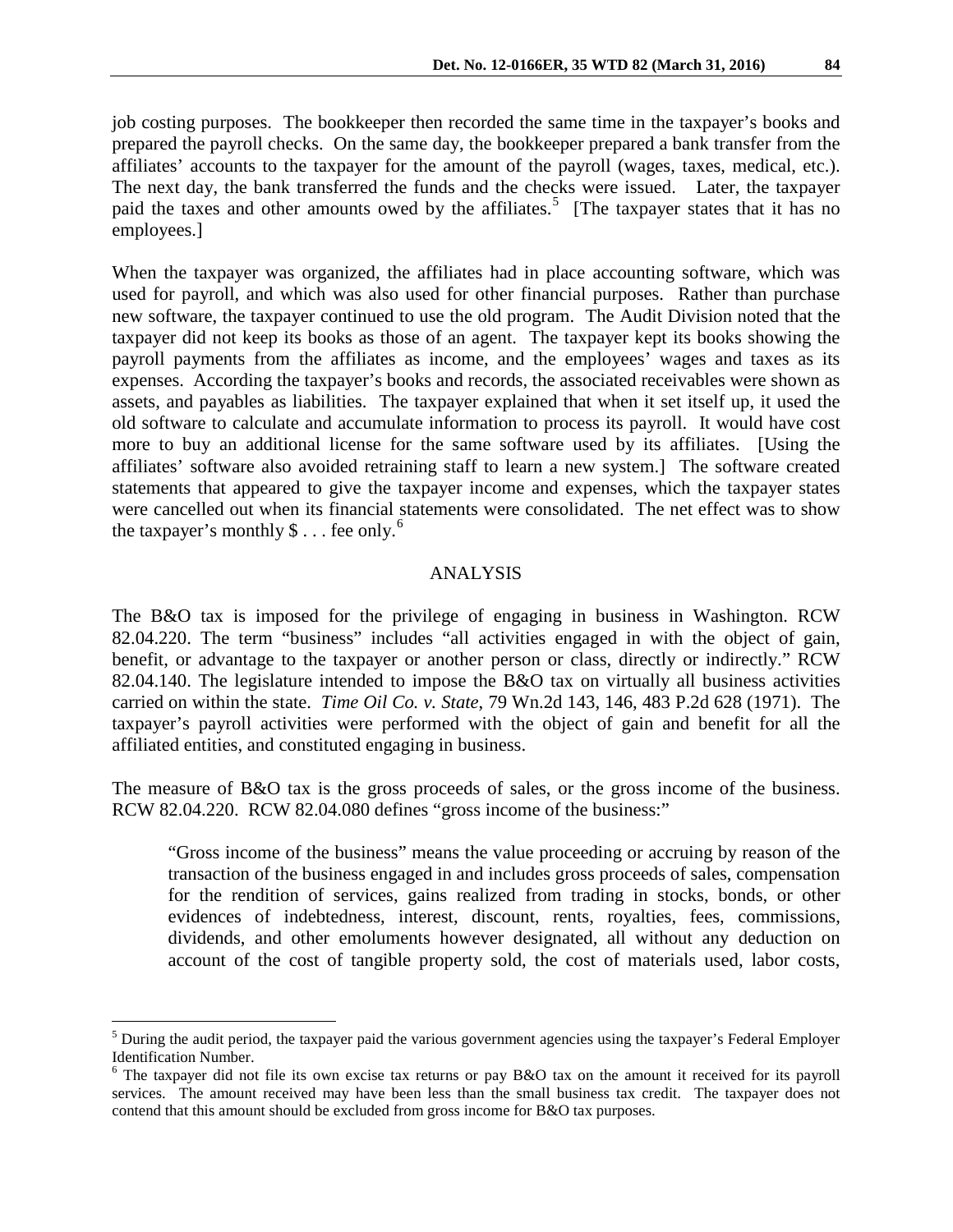interest, discount, delivery costs, taxes, or any other expense whatsoever paid or accrued and without any deduction on account of losses.

RCW 82.04.080. Under this broad definition, a service provider may not deduct from its gross income any of its own costs of doing business, including its labor costs. *Rho Co. v. Dep't of Revenue*, 113 Wn.2d 561, 582-583, 782 P.2d 986 (1989); *Pilcher v. Dep't of Revenue*, 112 Wn. App. 428, 436, 49 P.3d 947 (2002). If the funds advanced by the affiliates were the taxpayer's gross income, the taxpayer could not deduct the labor costs.

Rule 111 is the Department's administrative regulation, which excludes from the measure of tax amounts received [by agents] as "advancements" and "reimbursements." Rule 111 provides in pertinent part:

 The words "advance" and "reimbursement" apply only when the customer or client alone is liable for the payment of the fees or costs and when the taxpayer making the payment has no personal liability therefor, either primarily or secondarily, other than as agent for the customer or client . . .

 The foregoing is limited to cases wherein the taxpayer, as an incident to the business, undertakes, on behalf of the customer, guest or client, the payment of money, either upon an obligation owing by the customer, guest or client to a third person, or in procuring a service for the customer, guest or client which the taxpayer does not or cannot render and for which no liability attaches to the taxpayer. It does not apply to cases where the customer, guest or client makes advances to the taxpayer upon services to be rendered by the taxpayer or upon goods to be purchased by the taxpayer in carrying on the business in which the taxpayer engages.

Excise Tax Advisory No. 3100.2009 (ETA 3100.2009) discusses Rule 111 and its agency requirement:

The existence of an agency relationship is not controlled by the labels the parties use to describe themselves in their contract documents. Rather, standard common law agency principles are used in analyzing whether an agency relationship exists. The essential elements of common law agency are mutual consent to the relationship between a principal and an agent, and the right of control over the agent by the principal. If these elements are not satisfied, there is no agency relationship . . . .

If a taxpayer assumes any liability to third parties in connection with the receipt of payment, including any liability to the workers, beyond that of an agent of the client, the payments it receives and uses to pay the third parties are not excludable [from the measure of the B&O tax.]

A taxpayer that does not satisfy these requirements of Rule 111 is deemed to be engaged in the business of providing employee laborers (e.g., a staffing company), leasing employees, or selling the services performed by the employees. Such persons must include all amounts received from its clients as gross income of the business, even if those amounts are used to pay the employees' salaries, benefits, or payroll taxes.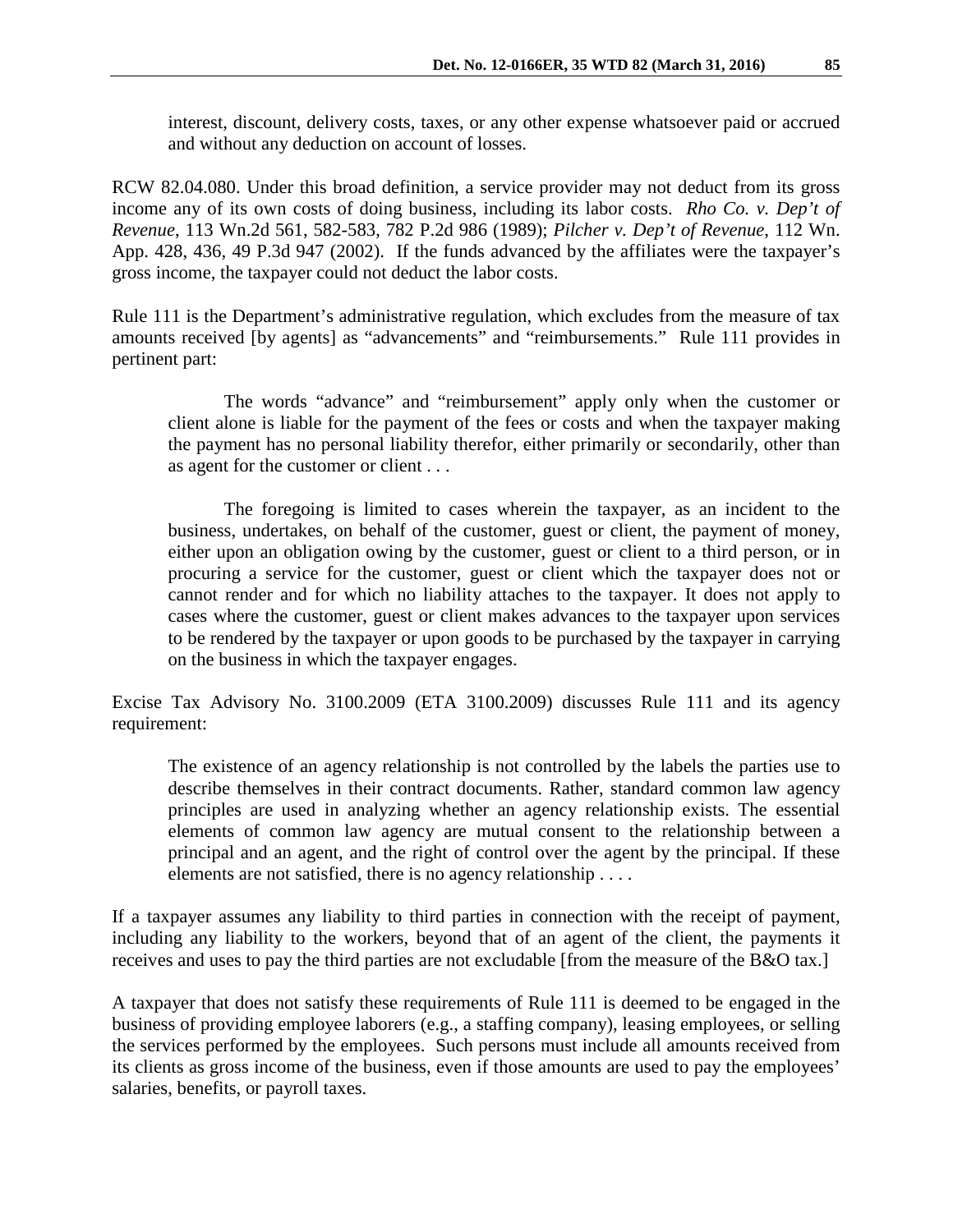Excise Tax Advisory 3181.2013 (ETA 3181.2013) issued on September 27, 2013, clarifies when a taxpayer qualifies as a paymaster able to exclude amounts received to pay the employer obligations of its clients from gross income.[7](#page-4-0) As used in ETA 3181.2013, "employer obligations" means employee salaries, benefits, payroll taxes, and similar obligations. The term "paymaster" generally refers to a person that acts as an agent for the purpose of paying the employer obligations of one or more clients. A paymaster may or may not be affiliated with its clients, but a "captive paymaster" means a paymaster providing paymaster services to affiliates (persons under common control<sup>[8](#page-4-1)</sup>) and not to unrelated persons. A paymaster paying an employer obligation shared by two or more of its clients is referred to as a "common paymaster." An "employer of record" is the person who reports employees under its own UBI or EIN for state or federal tax, employment security, or insurance purposes. Using these definitions, we will apply ETA 3181.2013, and determine whether the taxpayer may exclude amounts received to pay client employer obligations.

A taxpayer qualifies as a paymaster and may exclude amounts received to pay client employer obligations only by meeting the requirements of WAC 458-20-111 ("Rule 111") as follows:

1. The amounts received must be customary reimbursements or advances to the taxpayer for paying the employer obligations of a client.

2. The services performed by the employees must be services that the taxpayer does not or cannot render and for which no liability attaches to the taxpayer.

3. The taxpayer may have no liability to pay the employer obligations, except as the agent of the client.

ETA 3181.2013. A taxpayer that does not satisfy all the requirements of Rule 111 must include all amounts received from its clients as gross income of the business, even if those amounts are used to pay salaries, benefits, or payroll taxes. *Id.*

To meet the first requirement, the reimbursement or advance must be both customary and made for the purpose of paying the employer obligations of the client. In other words, the affiliates must be the employer and have liability for the employer obligations. The employer of record is generally considered to be the employer liable for the employer obligations. ETA 3181.2013. The taxpayer acted as the "employer of record" because the taxpayer was the person who reported employees under its own UBI or EIN for state or federal tax, employment security, or unemployment insurance purposes. Because the taxpayer was the employer of record, the taxpayer was presumed to be the employer with liability for the employer obligations.

<span id="page-4-0"></span> $<sup>7</sup>$  For periods beginning on or after October 1, 2013, certain taxpayers may qualify for the new deduction created by</sup> RCW 82.04.43393. That law provides a deduction for employee costs received from an affiliated business by a qualified employer of record engaged in providing paymaster services to its affiliates.

<span id="page-4-1"></span> $\frac{8}{8}$  "Control" means the possession, directly or indirectly, of more than fifty percent of the power to direct or cause the direction of the management and policies of a entity. Because the owners of the taxpayer also owned the affiliates, the affiliates met the definition of "affiliates" in ETA 3181.2013.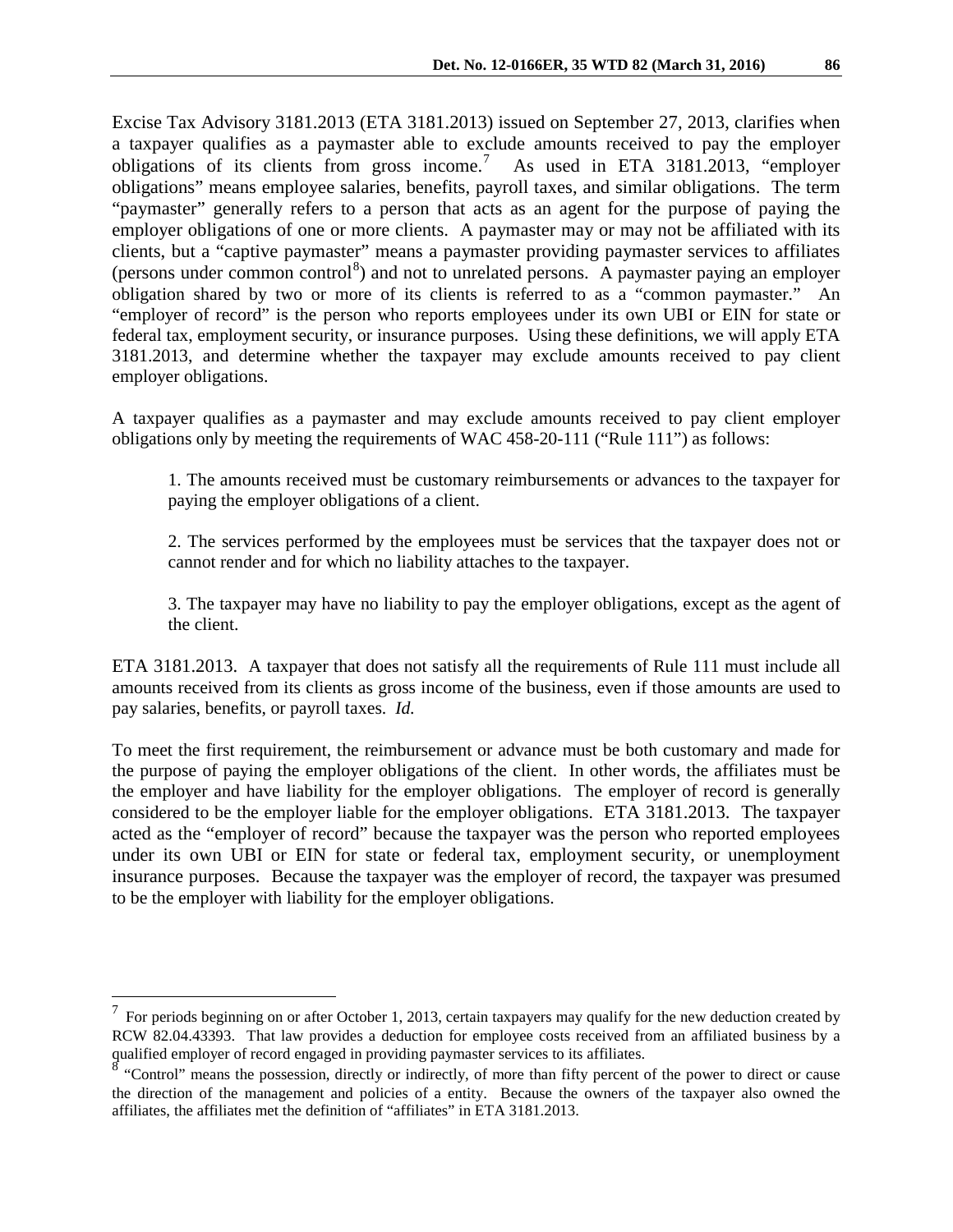However, under ETA 3181.2013, the taxpayer overcame that presumption for 34 employees because the taxpayer provided the Department with evidence to establish that the affiliates were the employers with liability for the employer obligations:

- 1. The affiliates had all control over the employees (such as determining and supervising activities, setting compensation, hiring and firing authority, etc.);
- 2. The taxpayer has no such control; and
- 3. The affiliates and 34 employees agreed in writing enforceable by the employees that the affiliates were the employers liable for all employer obligations [and that the taxpayer was not liable for those obligations].

The taxpayer has provided the agreement with its affiliates and statements from the employees. The affiliates, not the taxpayer, controlled the employees. The affiliates determined the employees' activities and supervised them. The affiliates, not the taxpayer, had all hiring and firing authority. The taxpayer has established that the affiliates were the employers with liability for the employer obligations. The affiliates regularly advanced funds so that the taxpayer could pay the affiliates' payroll obligations. We conclude that the affiliates' payments to the taxpayer were customary advances for the payment that the taxpayer would make on behalf of the affiliates and, therefore, the taxpayer met the first requirement of Rule 111.

To meet the second requirement, the services performed by the employees for the client must be services . . . for which no liability attaches to the taxpayer. In other words, the taxpayer cannot be selling the services or the employee labor to the affiliates or their customers. The taxpayer had no obligation to provide the services, nor was it obligated to furnish the employee or their labor to the affiliates or to their customers. The taxpayer had no liability for the services or the employees' performance.

The taxpayer did have a contractor's license, and was the employer of record. The taxpayer's books show the income and liabilities from the employees' services. These facts give the appearance that the taxpayer was in the business of selling the same services to others that the employees performed for the affiliates.

However, the taxpayer did not provide contractor services, either through employees, which it did not have, or through subcontractors. The taxpayer was only obligated to provide payroll services. The taxpayer had no obligation to provide the affiliates with employees or staffing, and had no liability for the employees' performance, including the quality or quantity of performance. The affiliates' contracts contained no contrary provisions, such as a provision for the taxpayer to indemnify the affiliates for any costs or damages arising out of any activities of the employees. Rather, the agreements provided that the taxpayer "is not responsible in any manner for any act or inaction of the Employees." The contracts were enforceable and consistent with the actions of the taxpayer acting solely as the affiliates' payroll agent. Under these facts, we conclude the taxpayer was not selling employee labor or construction services to the affiliates, and conclude that the second requirement of the rule, as outlined in the ETA, was met.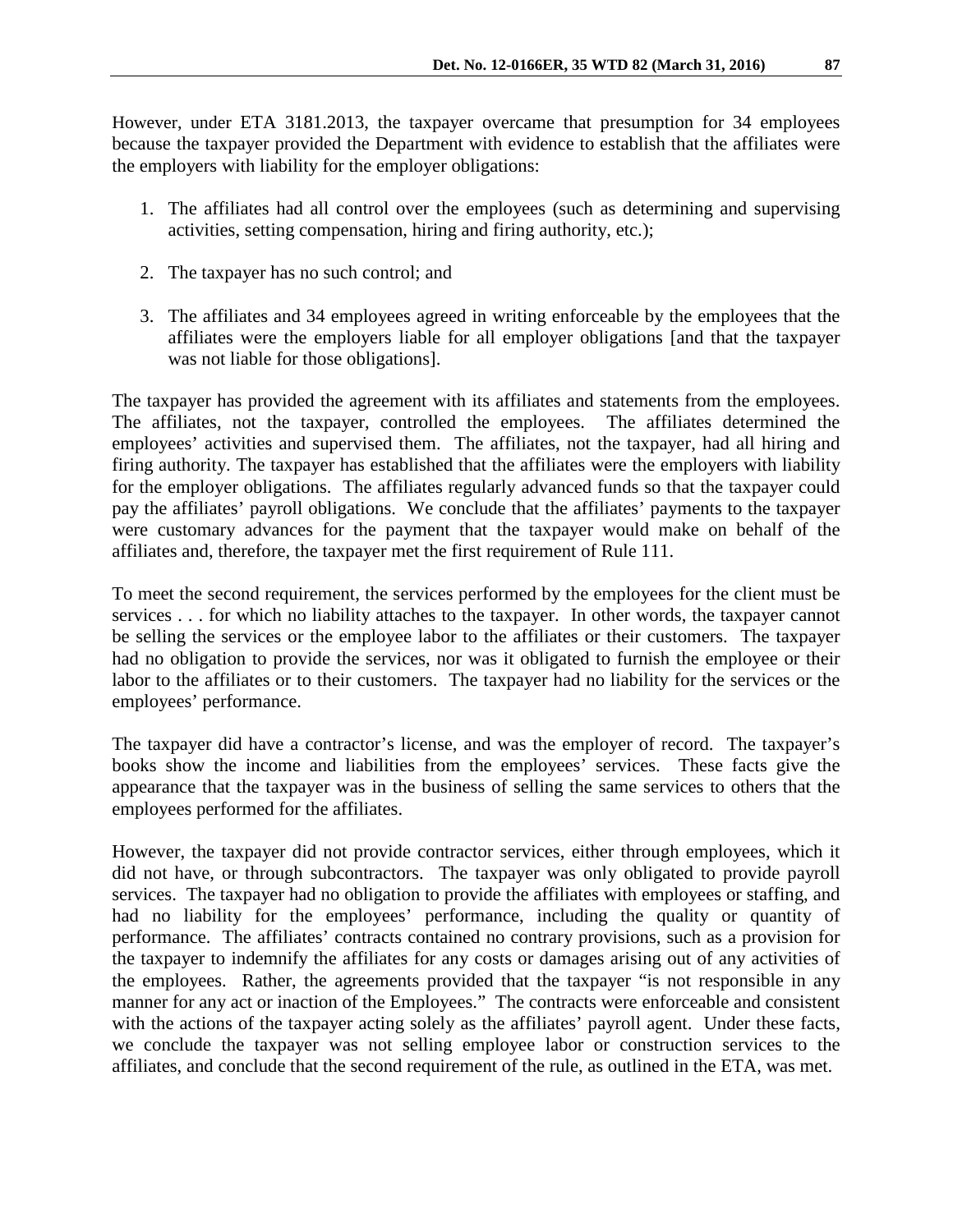To meet the third requirement, the taxpayer must have had no liability to pay the employer obligations, except as the agent of the affiliates. The taxpayer must have been a bona fide agent of the affiliates and have had no liability to pay the employer obligations, except its agency liability. Standard common law agency principles are used to determine whether an agency relationship exists. *Washington Imaging Services, LLC v. Dep't of Revenue*, 171 Wash.2d 548, 562, 252 P.3d 885 (2011); *Rho Co. v. Dep't of Revenue*, 113 Wn.2d 561, 571, 782 P.2d 986 (1989). The essential requirements of common law agency are mutual consent and control. *Id*.; ETA 3100.2009.

The taxpayer acted as agent when it agreed to act on the affiliates' behalf and in accordance with their directions. But, because the taxpayer is the employer of record, it has liability for certain employer obligations under common law, and state and federal statutes. However, [the] taxpayer has provided the agreement with its affiliates and statements from 34 of the employees. The affiliates and the employees agreed that the affiliates, not the taxpayer, were liable to the employees. The affiliates' contracted to establish that the taxpayer was not liable to the affiliates for their employee obligations. [The weight of evidence in this case establishes that the taxpayer had no liability to pay the employer obligations. Therefore,] where the employees signed written acknowledgements that the taxpayer was not liable to pay them, the evidence establishes that only the affiliates were liable for any employer obligations.<sup>[9](#page-6-0)</sup>

The taxpayer had no primary or secondary liability to the employees, or to any other person, to pay the affiliates' employer obligations. [Thirty-four] employees agreed that the taxpayer had no liability to pay any of the affiliates' employer obligations. . . . . The taxpayer's only liability was its agency liability, meaning the taxpayer's liability to its affiliates was to pay their employer obligations as directed. Under these facts, we conclude that the taxpayer has met the third requirement under Rule 111.

We find, under the facts in this case, that the taxpayer has preliminarily shown that some of the payments it received from its affiliates were made as "advances or reimbursements" for the payments it made on behalf of its affiliates as their payroll agent and that it had no primary or secondary liability for those payments except as the affiliates' agent*. See [Washington Imaging*, 252 P.3d at 892]. We conclude, that the advances from its affiliates may meet the Rule 111 requirements that apply only when the customer or client alone is liable for the payment of the fees or costs and when the agent making the payment has no personal liability, either primarily or secondarily, other than as agent for its principle (customer or client). We further conclude that the taxpayer is entitled to claim the Rule 111 exclusion, as restated in ETA 3181.2013, for all such payments as it is able to verify with proper documentation. We are remanding to the Audit Division for review of additional documents that the taxpayer must produce in order for the assessment to be adjusted in accordance with our findings and conclusions herein; that is, for those employees who, during the audit period, acknowledged in writing that taxpayer was not liable to them for their wages and associated payroll expenses, except as agent for their employers. We conclude the taxpayer was entitled to exclude the amounts it received from the affiliates and which it used to pay the affiliates' payroll obligations as the affiliates' payroll

<span id="page-6-0"></span><sup>&</sup>lt;sup>9</sup> [However, a mere statement or acknowledgement that the client is liable to pay the obligations does not by itself establish that the paymaster has no such liability or satisfies the requirements under the ETA.]